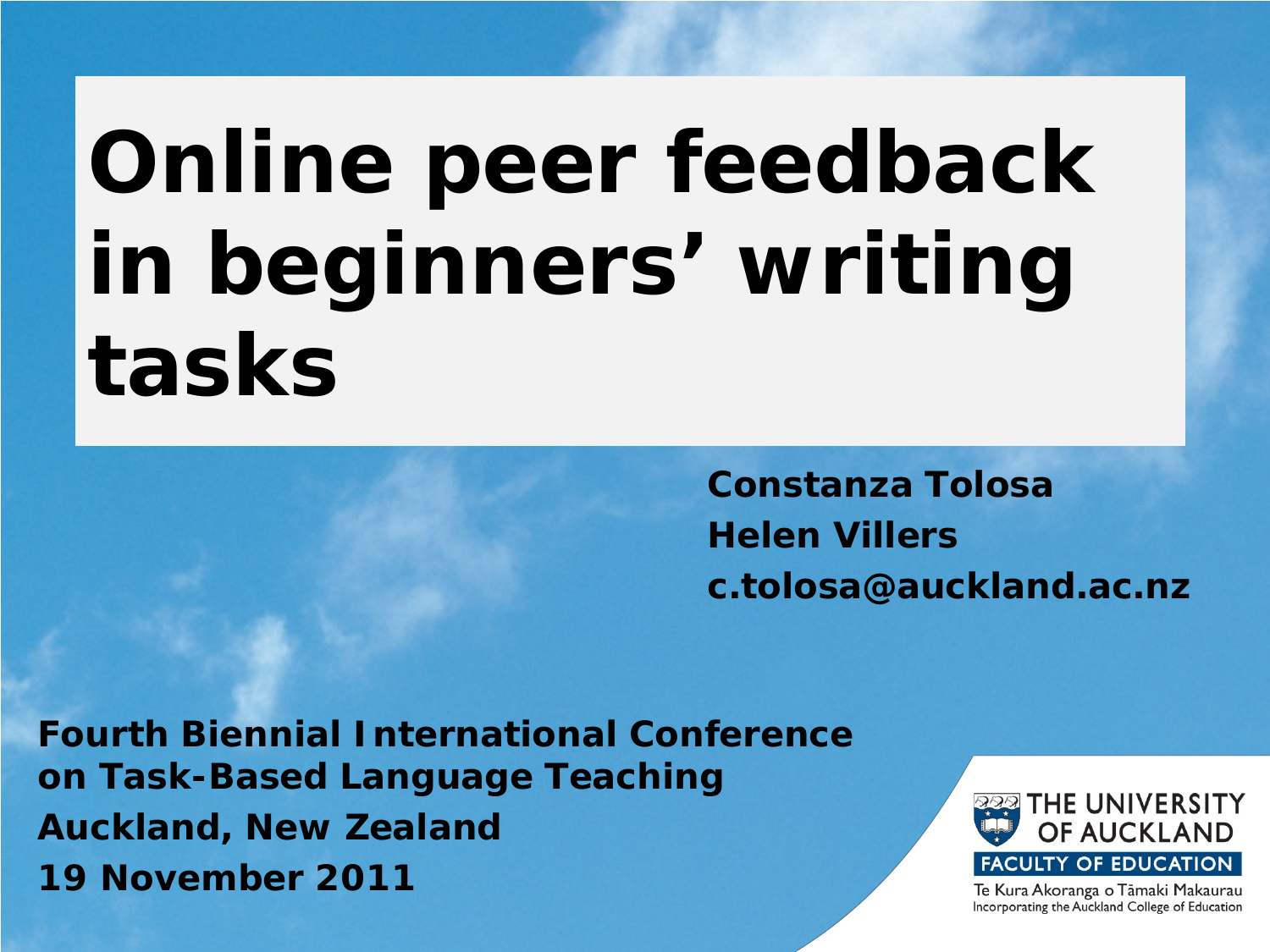

## **Context and motivation for the study**

- Language teachers seek to provide authentic opportunities of interaction for their learners.
- Efforts in New Zealand to overcome the geographic limitations of authentic interaction between learners of foreign languages and TL speakers.
- Challenges faced by elementary school teachers who teach a language that they are learning themselves.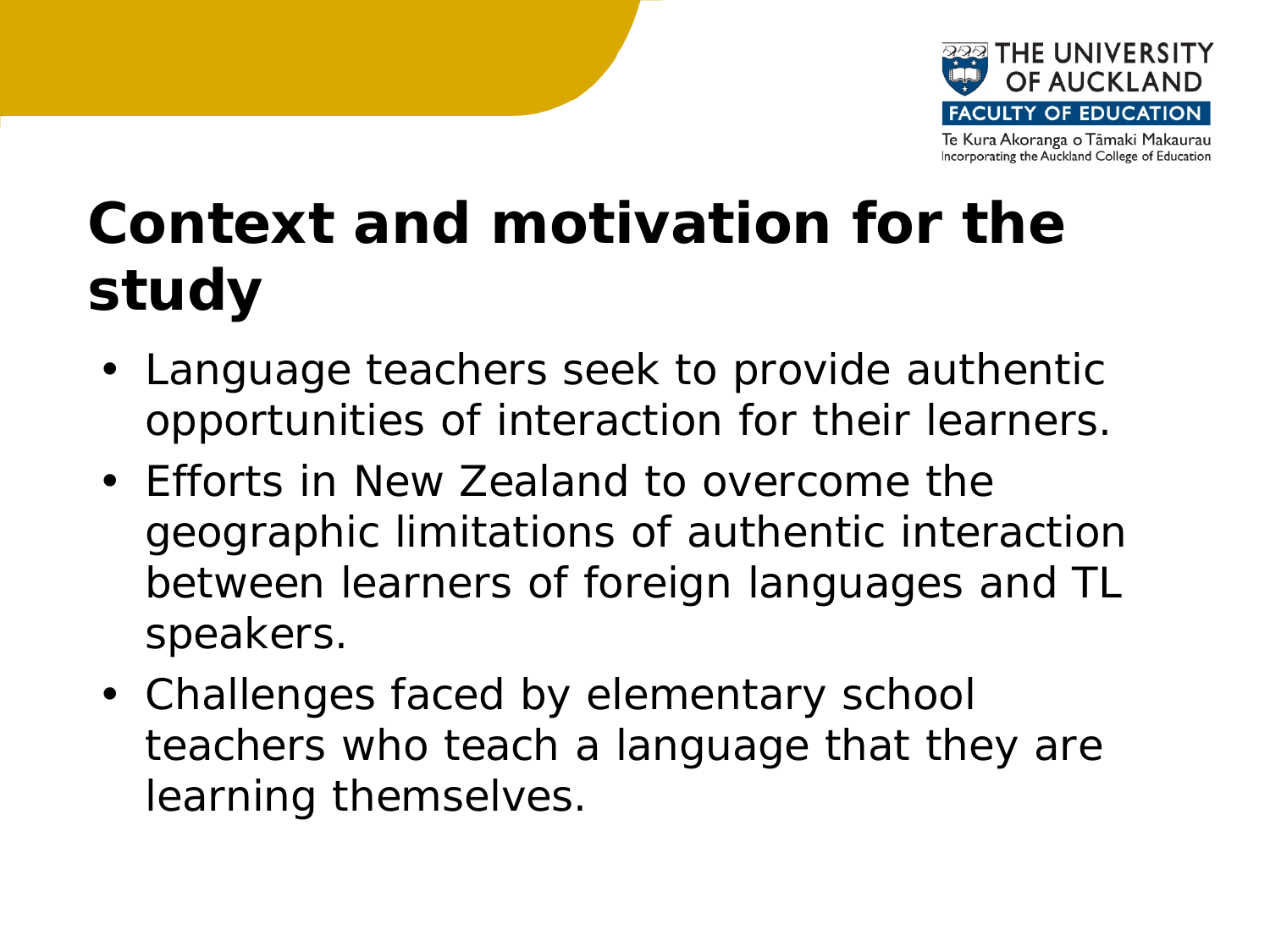

## **Aim of the larger study:**

To investigate the academic, social and motivational outcomes in students as a result of online peer tutoring involving 12 year old students learning Spanish as a foreign language in an intermediate school in New Zealand and peers of the same age learning English as a foreign language in Colombia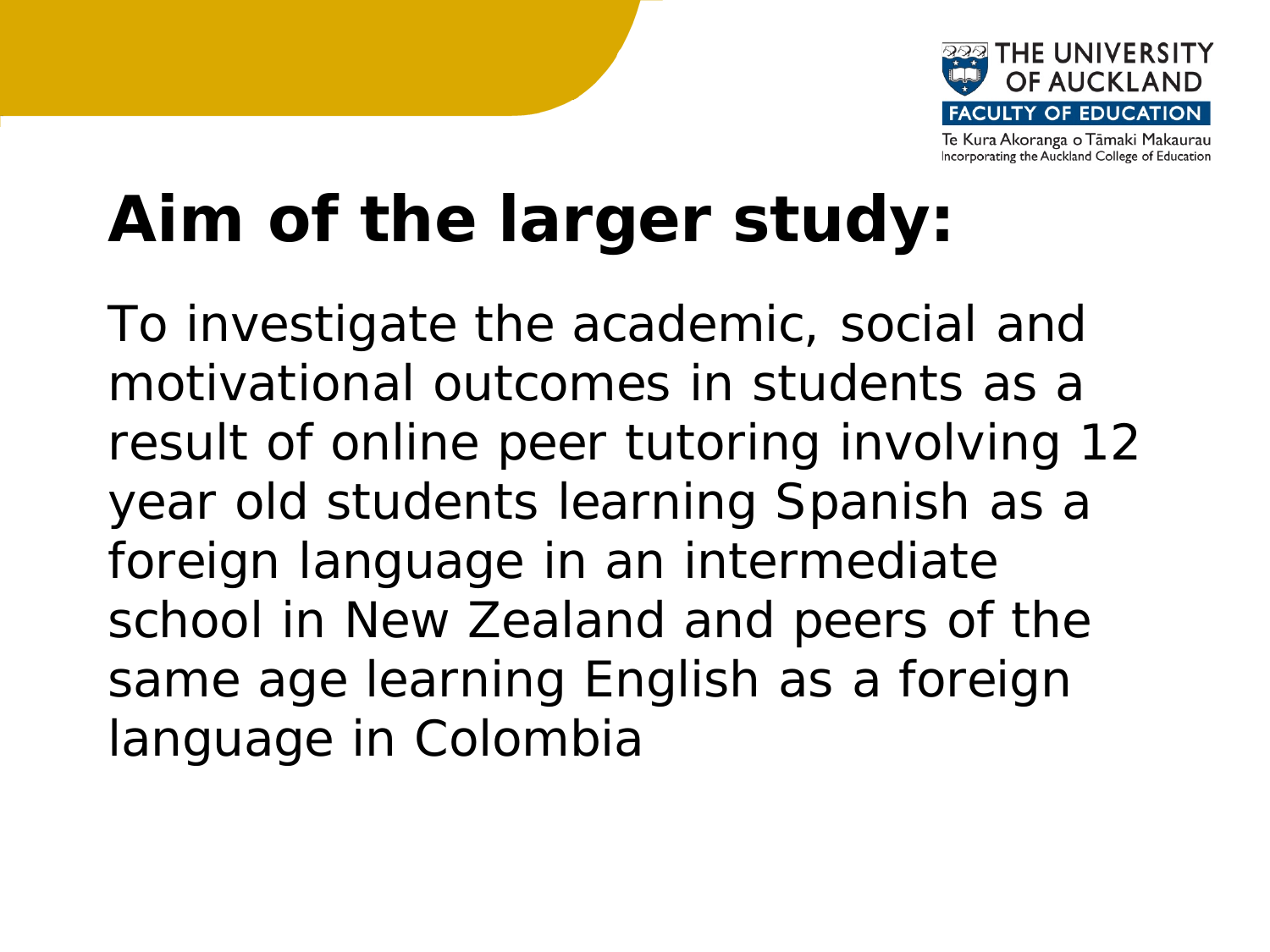

## **Language learning online**

Seems to provide optimal conditions for interaction by engaging learners in tasks that provide opportunities for quality language input and output as well as focus their attention to form (Polio, 1994; Mackey & Polio , 2009).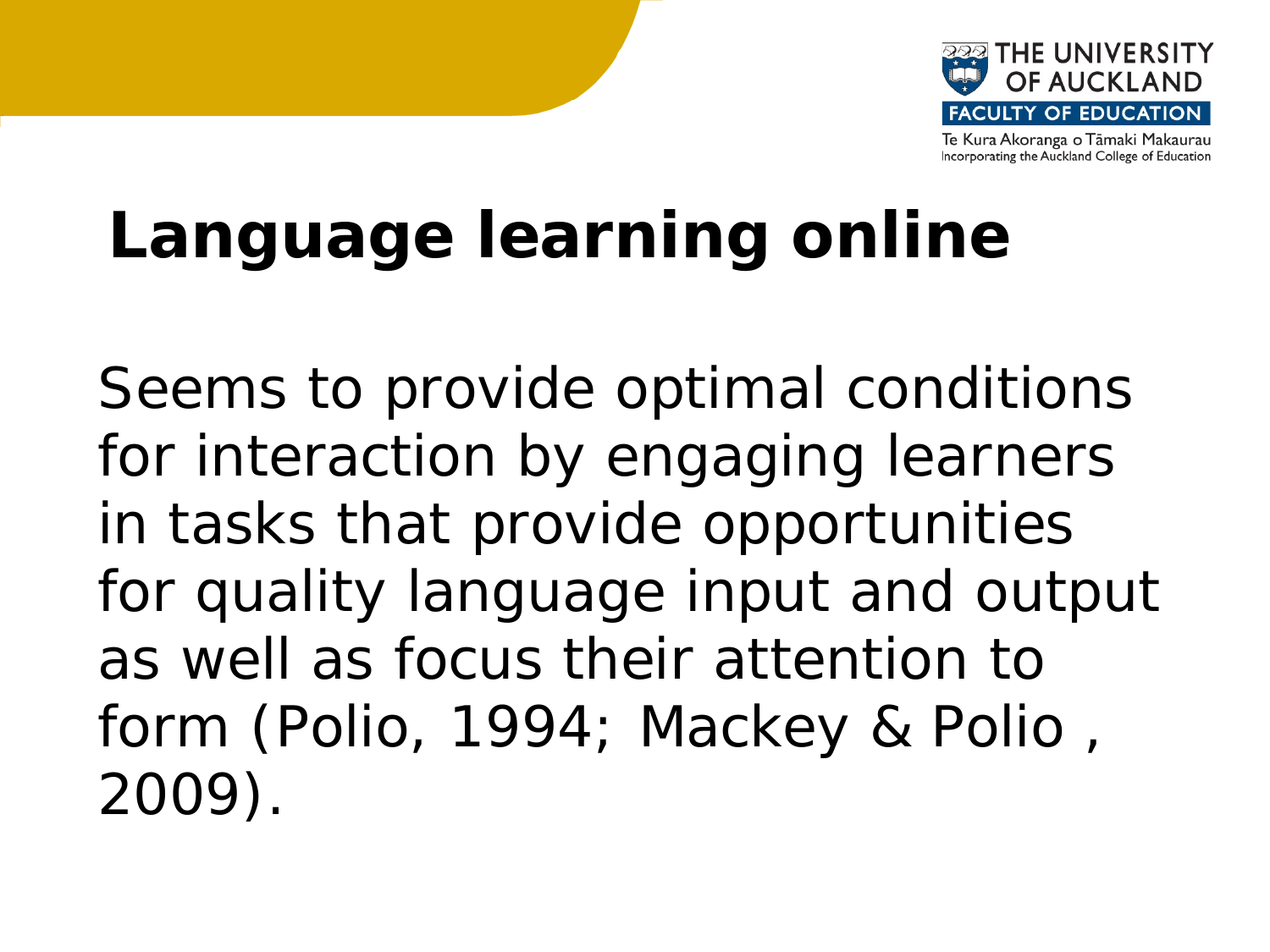

Incorporating the Auckland College of Education

**Language learning online**

- Genuine collaboration
- Authentic interaction
- Higher motivation, less anxiety, autonomy
- Linguistically: fluency, accuracy, complexity
- More attention to form (esp. in writing)
- More attention to quality of communication
- Intercultural communication (Chapelle, 2007; Kern, R., Ware, P., & Warschauer, M.,2004; Lai & Li, 2011; Ortega, 2009; Sotillo, S. M., 2000).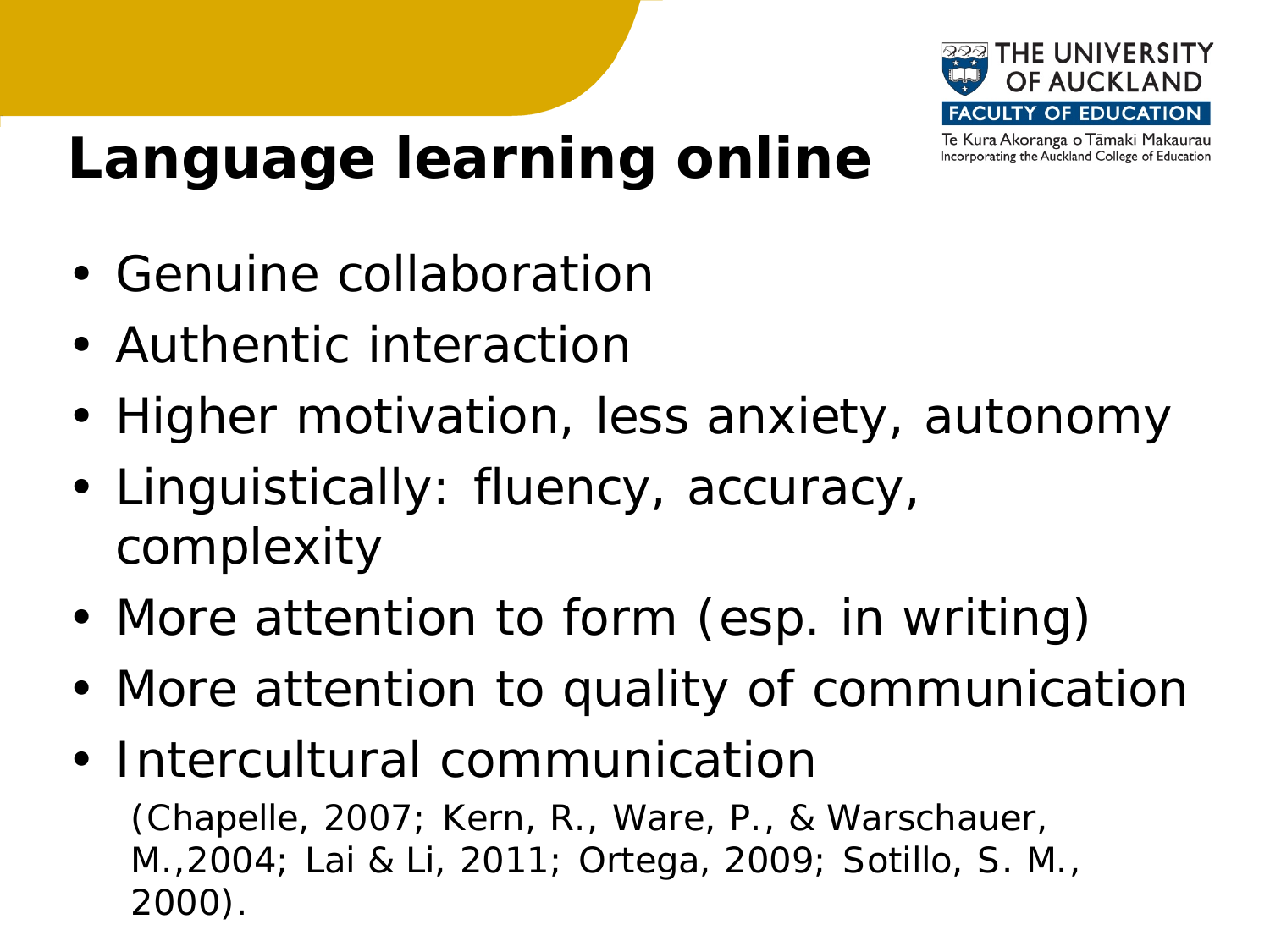

## **Reciprocal peer tutoring**

- Peer tutoring interactions (Fantuzzo, King, and Heller, 1992)
- Mutual scaffolding of L2 writing; authentic audience; promotes writer's autonomy and confidence (Ware, 2004)
- Interaction with native speakers (Thurston, Duran, Cunningham, Blanch & Topping, 2009)
- Role of peer corrective feedback in developing accuracy (Vinagre & Muñoz, 2008, 2011)
- Feedback / correction processes (Ware & O'Dowd, 2008)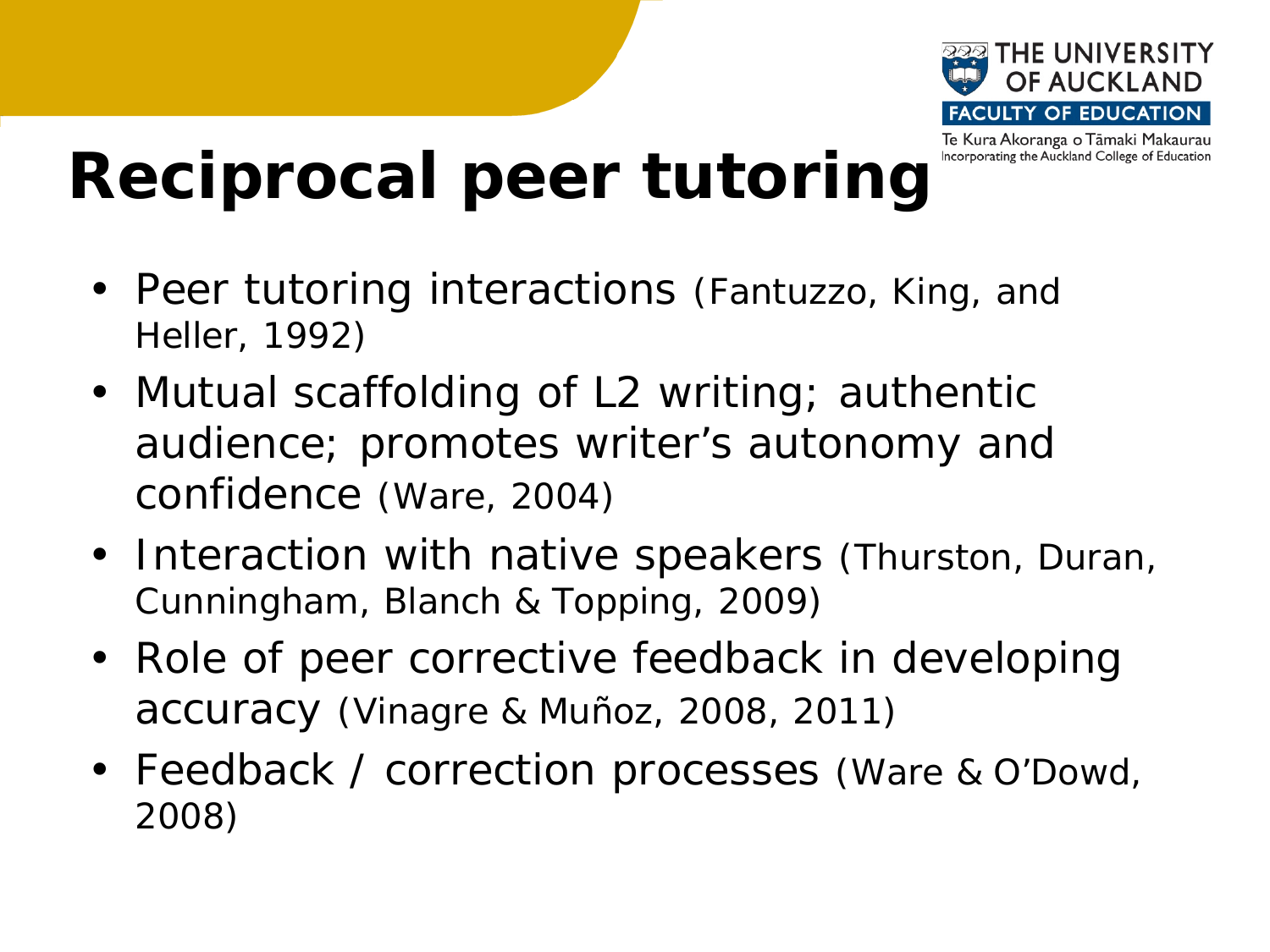

## **The present study**

Examine the processes by which students tutor each other in an online environment:

- analyse the nature of peer tutoring
- examine the scope of peer interaction during the exchange of the messages between matched pairs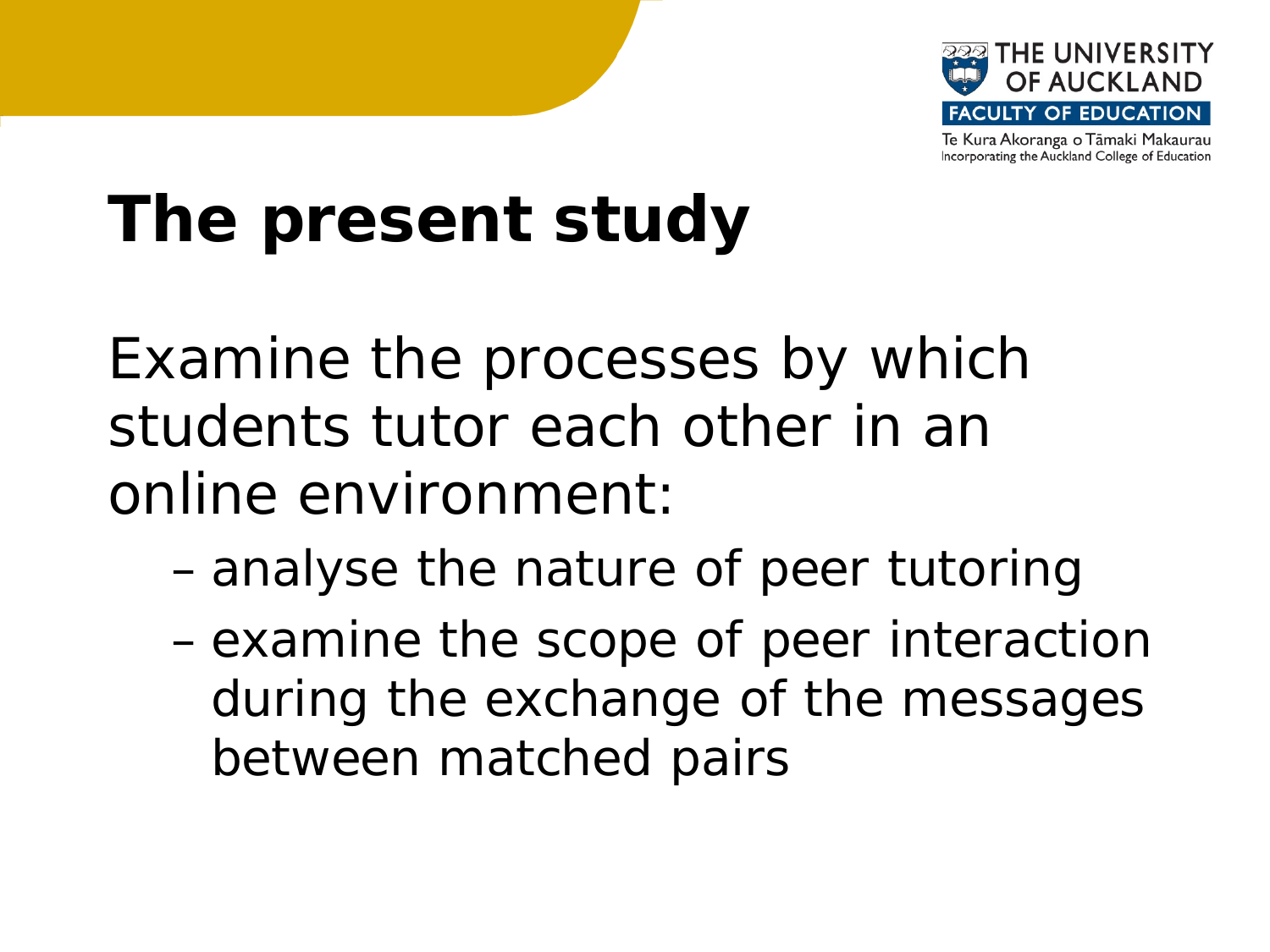

## **Research questions**

- 1. What aspects of language were corrected by the peer tutors?
- 2. What was the rate of accuracy of the corrections?
- 3. What types of feedback were used by the peer tutors?
- 4. Is there evidence of learner uptake after correction and feedback?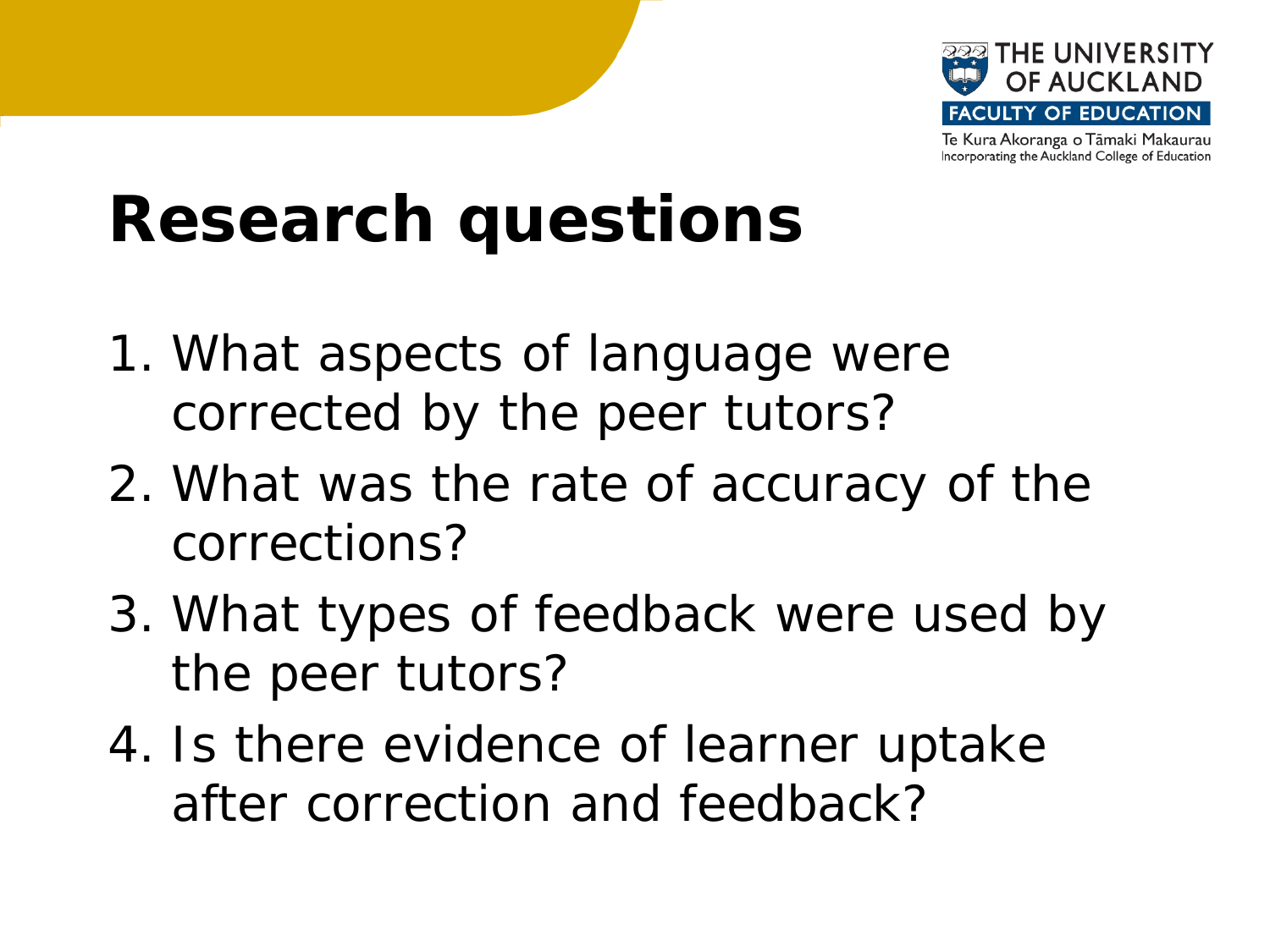

Incorporating the Auckland College of Education

## **Description**

- Reciprocal peer tutoring writing system
- Pairs of students responded to each other's written messages in Moodle.
- Establishment of 29 dyads.
- Messages exchanged during eight weeks on topics for beginners (description of self, family, school, city; favourite music; likes and dislikes)
- Data analysed: cycle of three messages by 17 dyads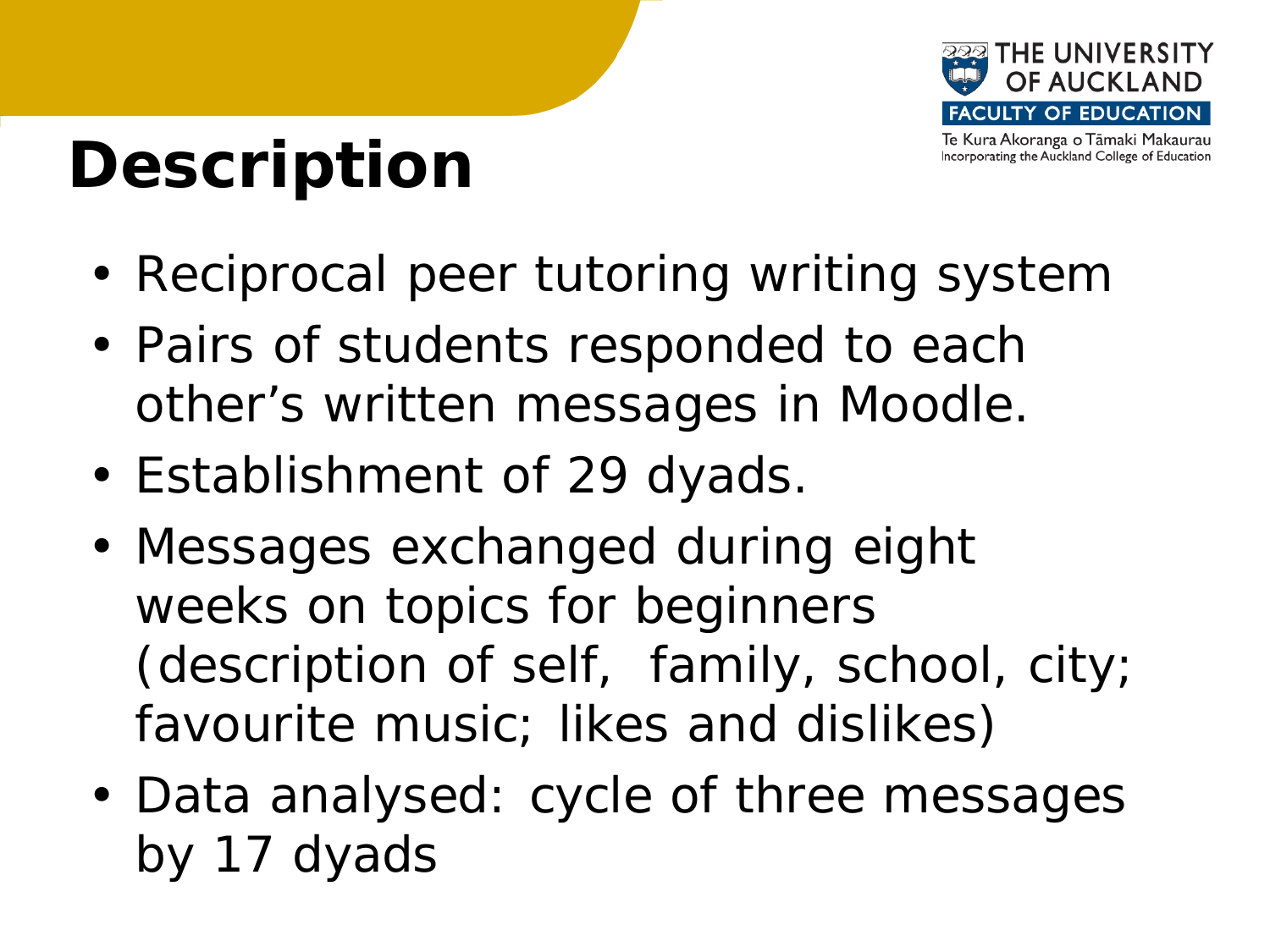

## **Results (1): interaction**

|          | <b>Views</b> | Posts |  |
|----------|--------------|-------|--|
| October  | 1,497        | 237   |  |
| November | 6,111        | 650   |  |
| December | 147          | 9     |  |
| Total    | 7,755        |       |  |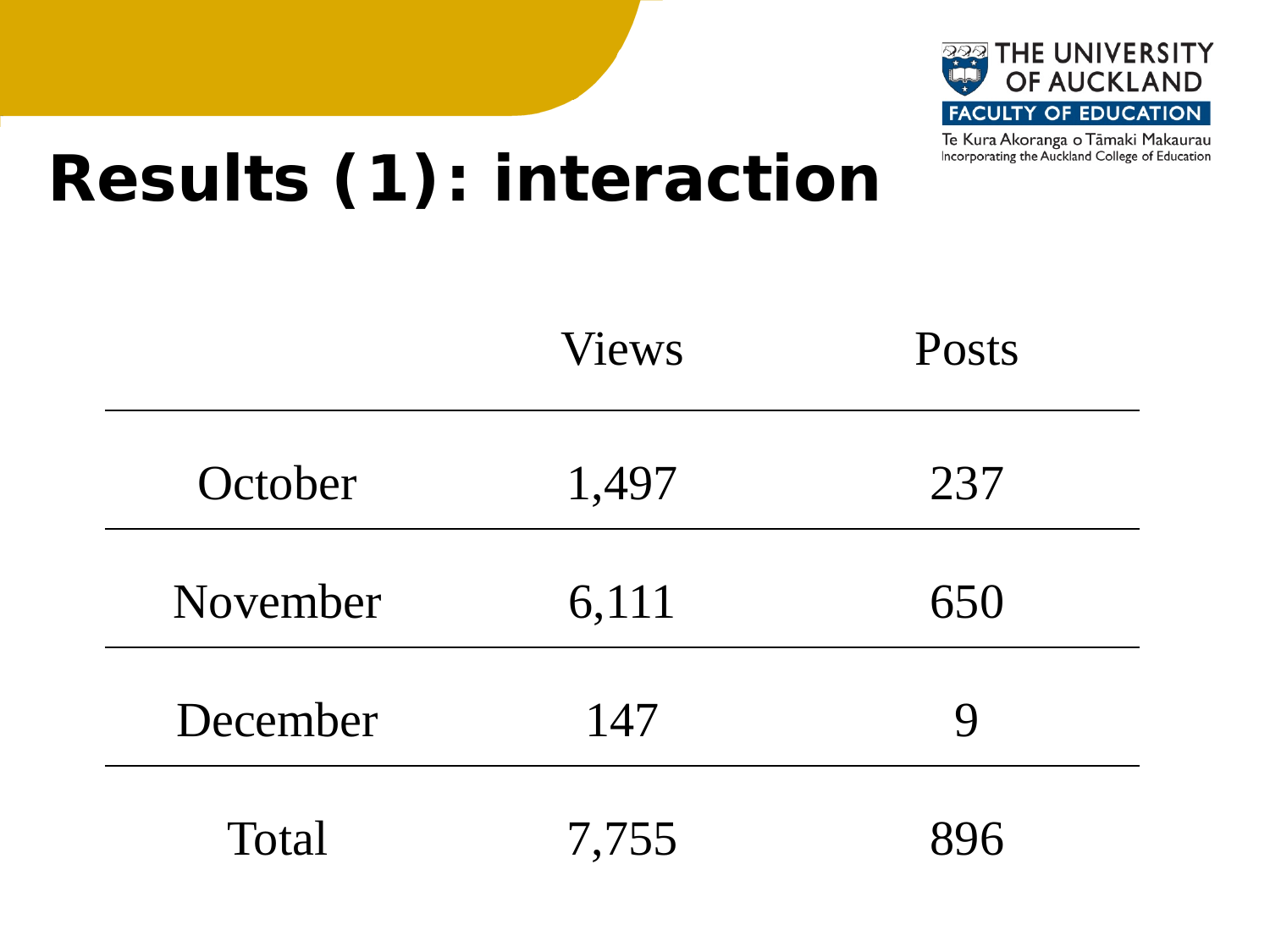

## **Number of words**

- Total: 2,038
- Average 37 words per message
- 831 words in Message 1
- 718 words in Message 2
- 489 words in Message 3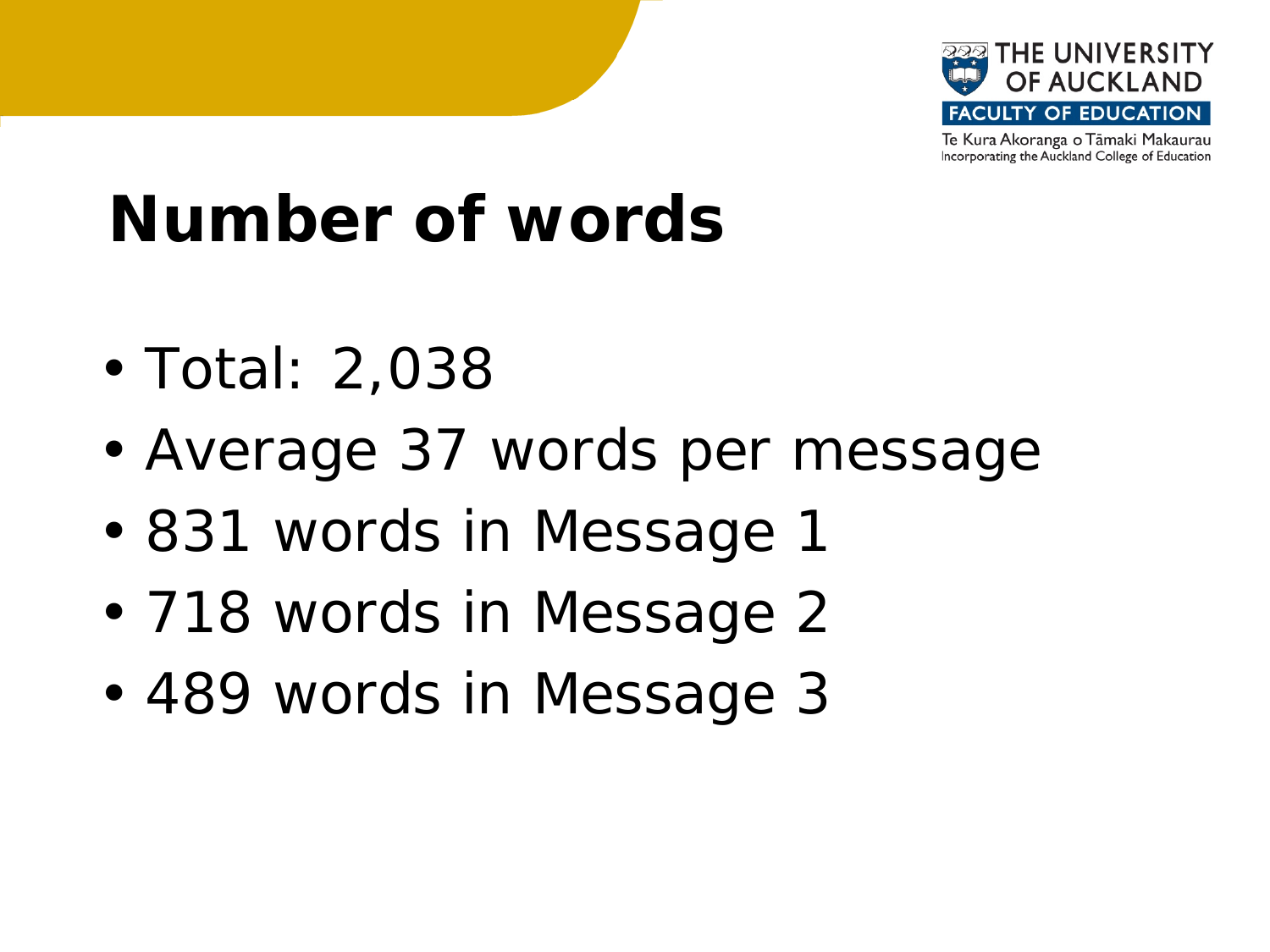

# Results (2): Error identification

|         |     |     | Grammar Spelling Vocabulary | Total |
|---------|-----|-----|-----------------------------|-------|
| Message | 35  | 61  | 20                          | 116   |
| Message | 69  | 28  | 42                          | 139   |
| Message | 71  | 26  | 25                          | 122   |
|         |     |     |                             |       |
| Total   | 175 | 115 |                             |       |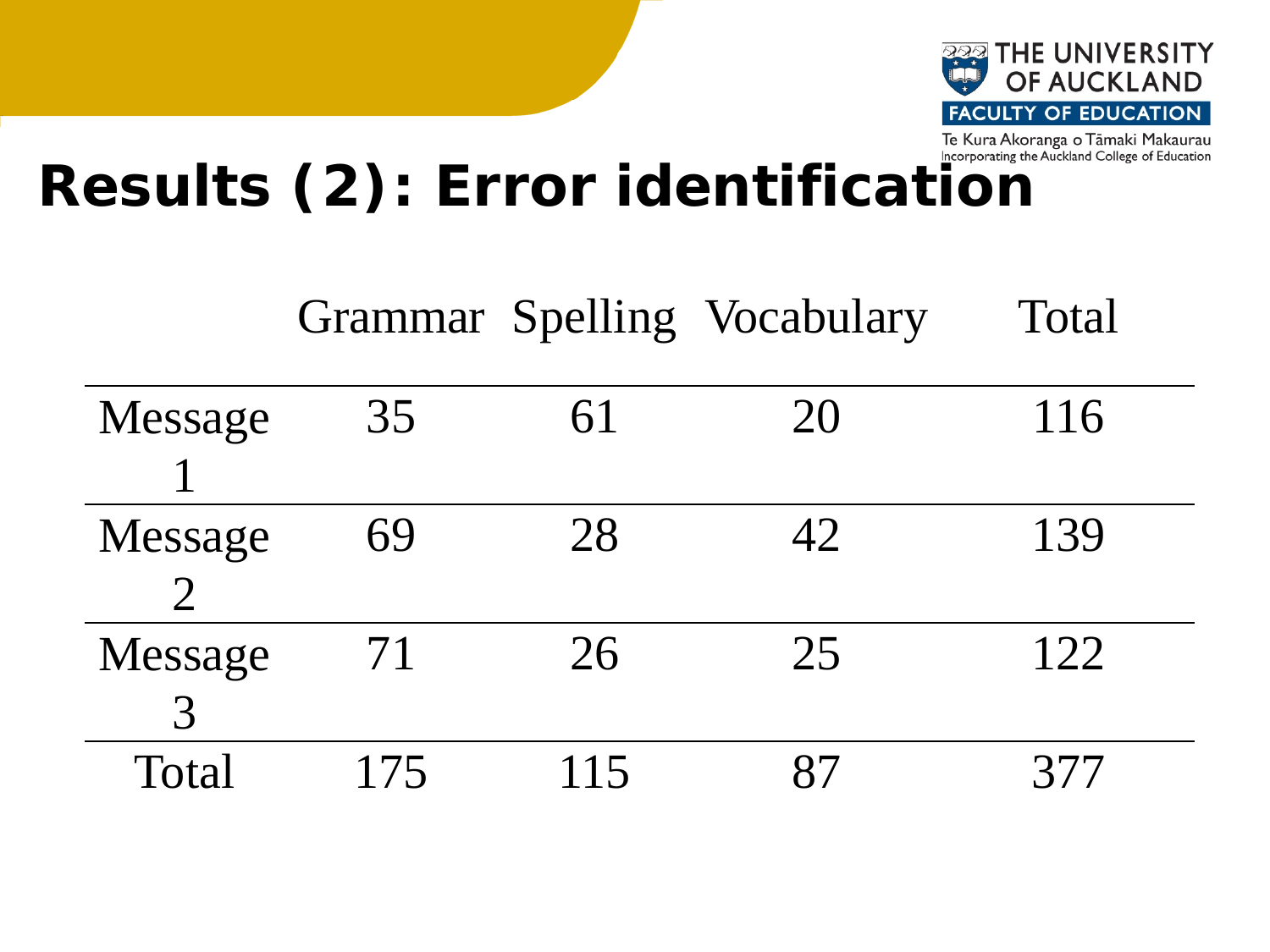

## **Results (3): Accuracy**

|                         | Errors identified<br>by peer |            | Errors identified<br>by researcher |     | % of accuracy |     |      |      |      |
|-------------------------|------------------------------|------------|------------------------------------|-----|---------------|-----|------|------|------|
|                         | Gra                          | <b>Spe</b> | Voc                                | Gra | Spe           | Voc | Gra  | Spe  | Voc  |
| Mess.                   | 35                           | 61         | 20                                 | 61  | 115           | 25  | 0.57 | 0.53 | 0.80 |
| Mess.<br>$\overline{2}$ | 69                           | 28         | 42                                 | 101 | 43            | 54  | 0.68 | 0.65 | 0.78 |
| Mess.<br>3              | 71                           | 26         | 25                                 | 96  | 46            | 31  | 0.74 | 0.57 | 0.81 |
| Total                   | 175                          | 115        | 87                                 | 258 | 204           | 110 | 0.68 | 0.56 | 0.79 |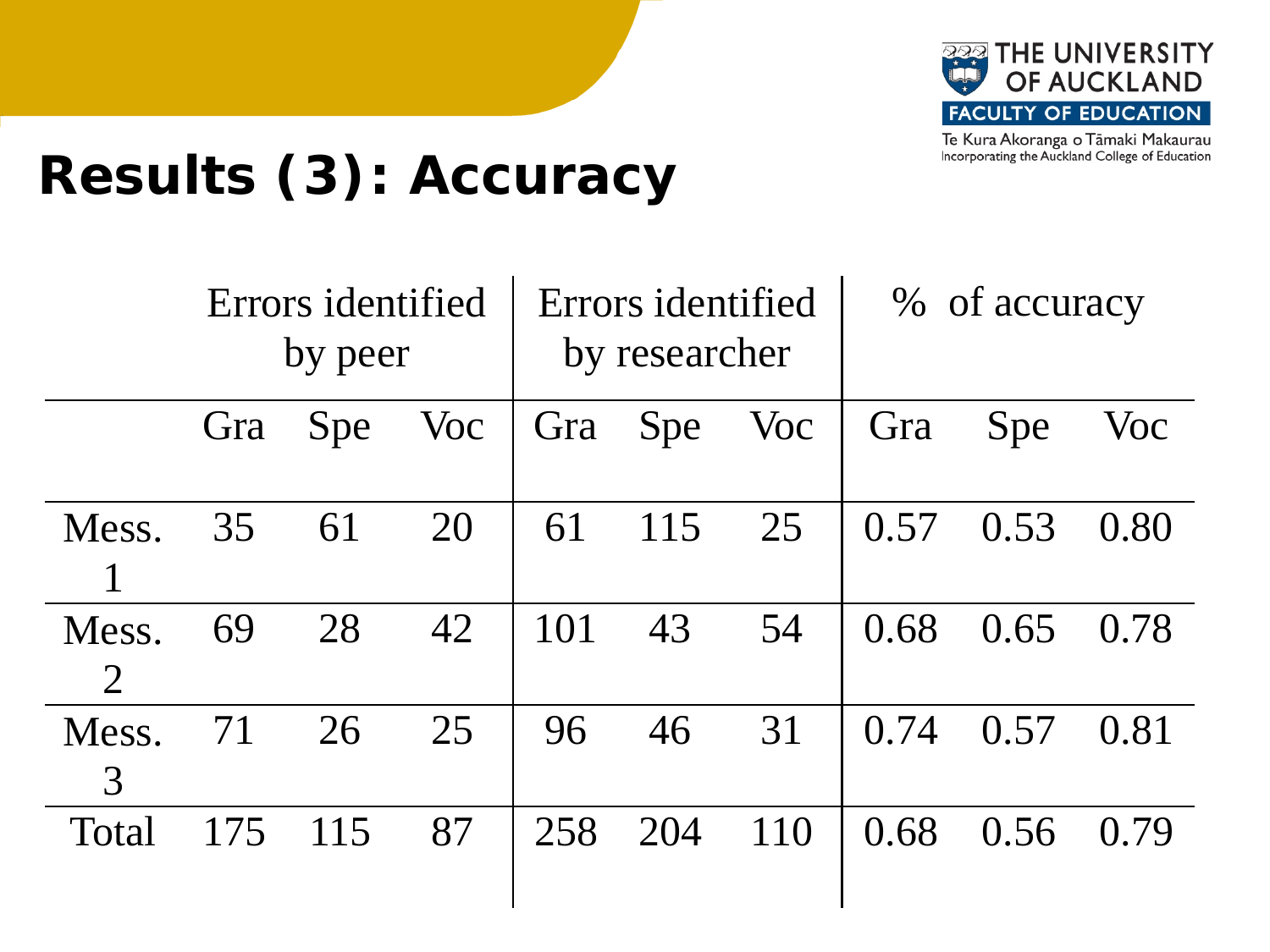

## **Results (4) Feedback**

|                           | Mes 1          | Mes 2          | Mes 3          | Total            |
|---------------------------|----------------|----------------|----------------|------------------|
| Identify error            | $\mathbf{1}$   | $\overline{2}$ | $\Omega$       | 3                |
| Provide correct answer    | 17             | 17             | 17             | 51               |
| Comment on the content    | $\theta$       |                | $\Omega$       | $\left( \right)$ |
| Provide an explanation    | 3              |                |                | 5                |
| Correction not needed     | $\theta$       | $\overline{2}$ | 2              | 4                |
| Wrong correction provided |                | 3              |                | 4                |
| Re-writing                | $\overline{0}$ |                | $\overline{2}$ | 3                |
| Other comments            | $\overline{2}$ | 5              | 5              | 12               |
| Total                     | 24             | 31             | 27             | 82               |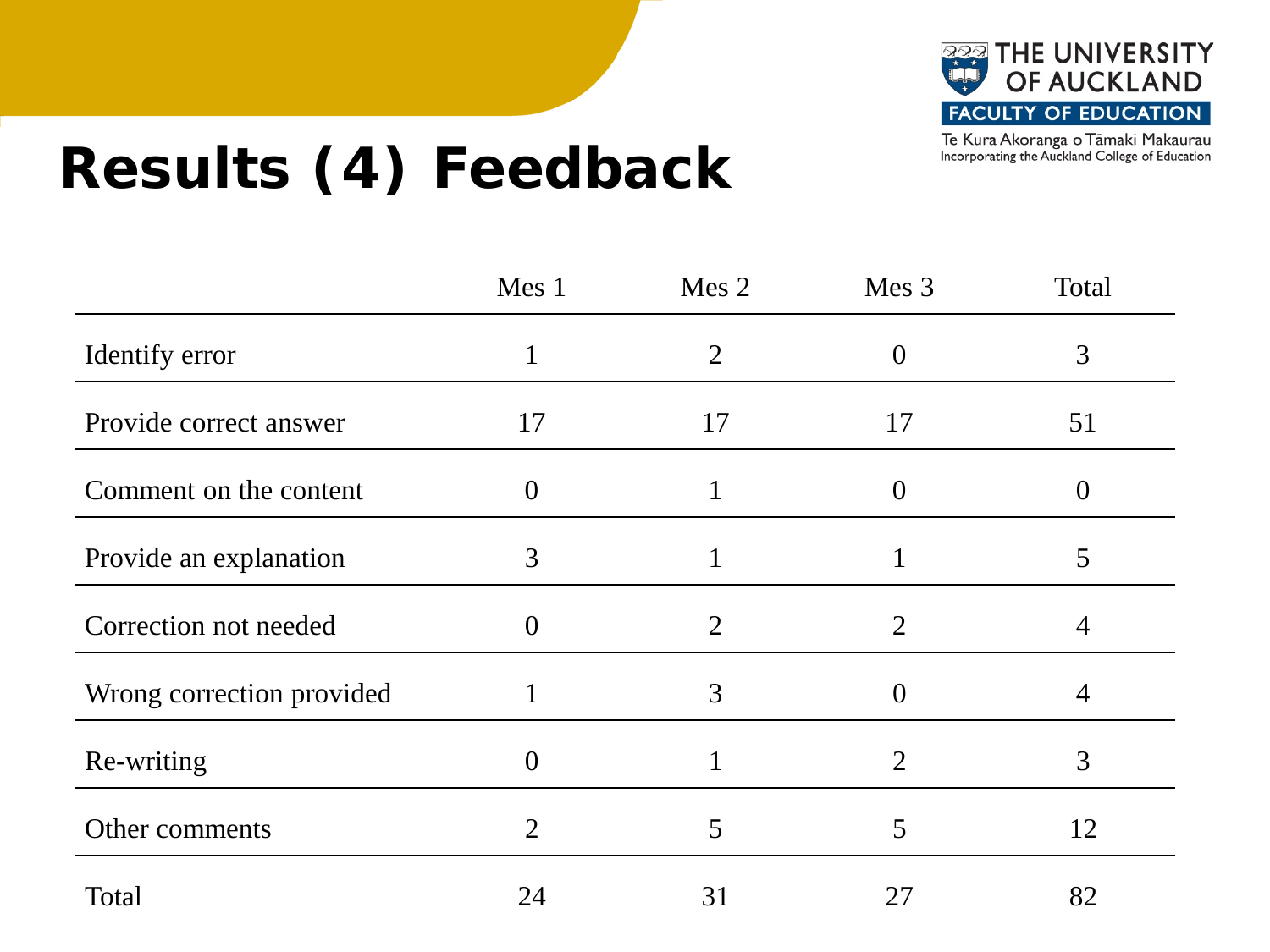

#### **Providing answer** (dyad 4)

S1: Mi coplianos esta es 17 de Decembere (My birthday is December 17).

S2: Mi cumpleaños es el 17 de diciembre.

#### **Explanation** (dyad 2)

S1: En mi familia esta es mi madre mi padre mi hermana mi hermano mi gato y yo (*In my family there is is [sic] my mother, my father, my sister, my brother, my cat and I*).

S2:En mi familia estan **esNo es necesario** mi madre, mi padre, mi hermana, mi hermano, mi gato y yo.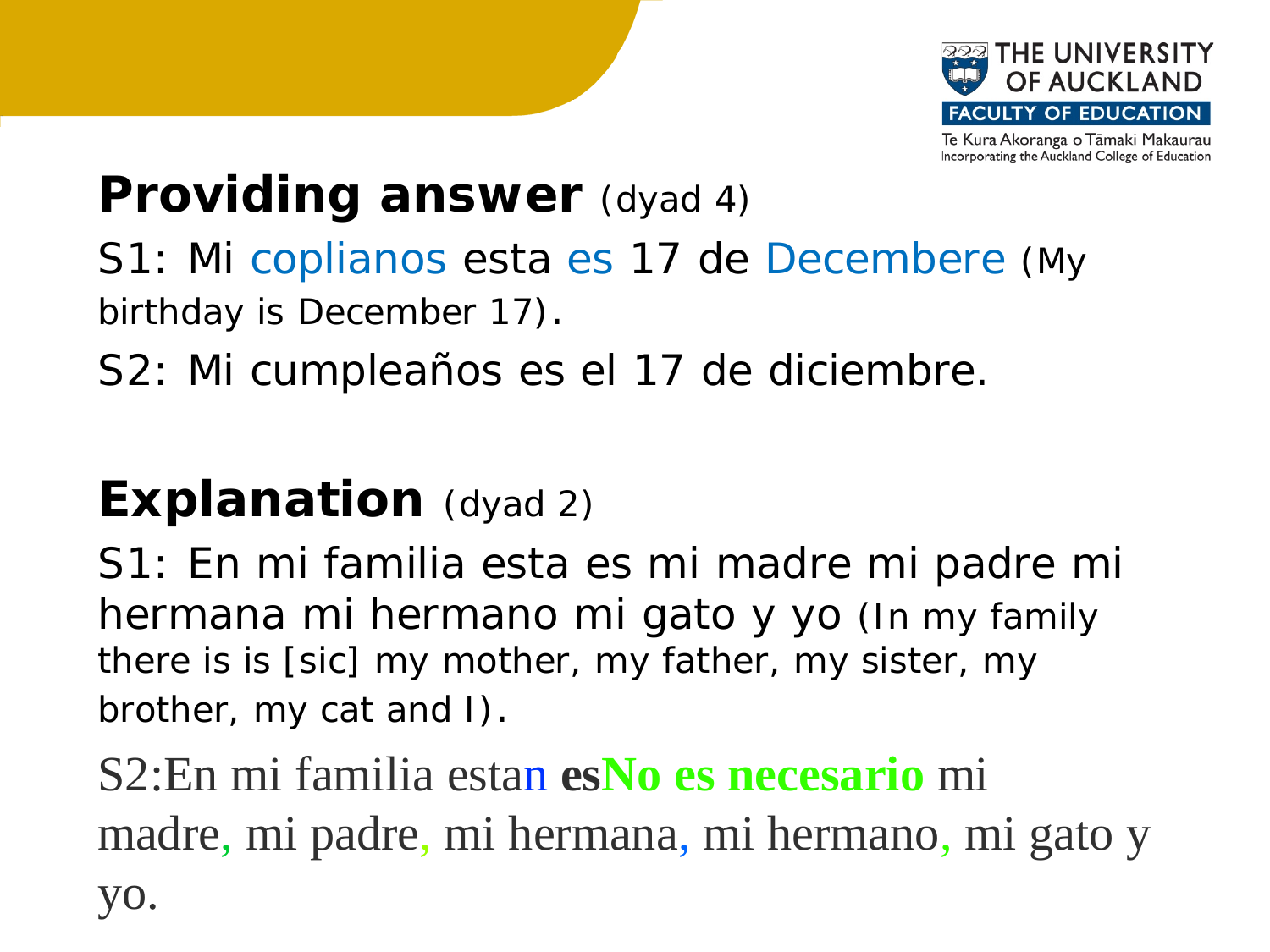

#### **Grammar explanation** (dyad 12)

Hola [name of student]. The errors that I have highlighted belong mostly to the same category. When you are describing anything in Spanish, the adjectives need to agree  $($  = follow the same pattern) as the nouns they are describing. So, if you are describing pelo which is masculine, your adjectives need to be masculine too: rubio, rizado, largo (remember that in Spanish we signal masculine usually ending in o and feminine ending in a (most times).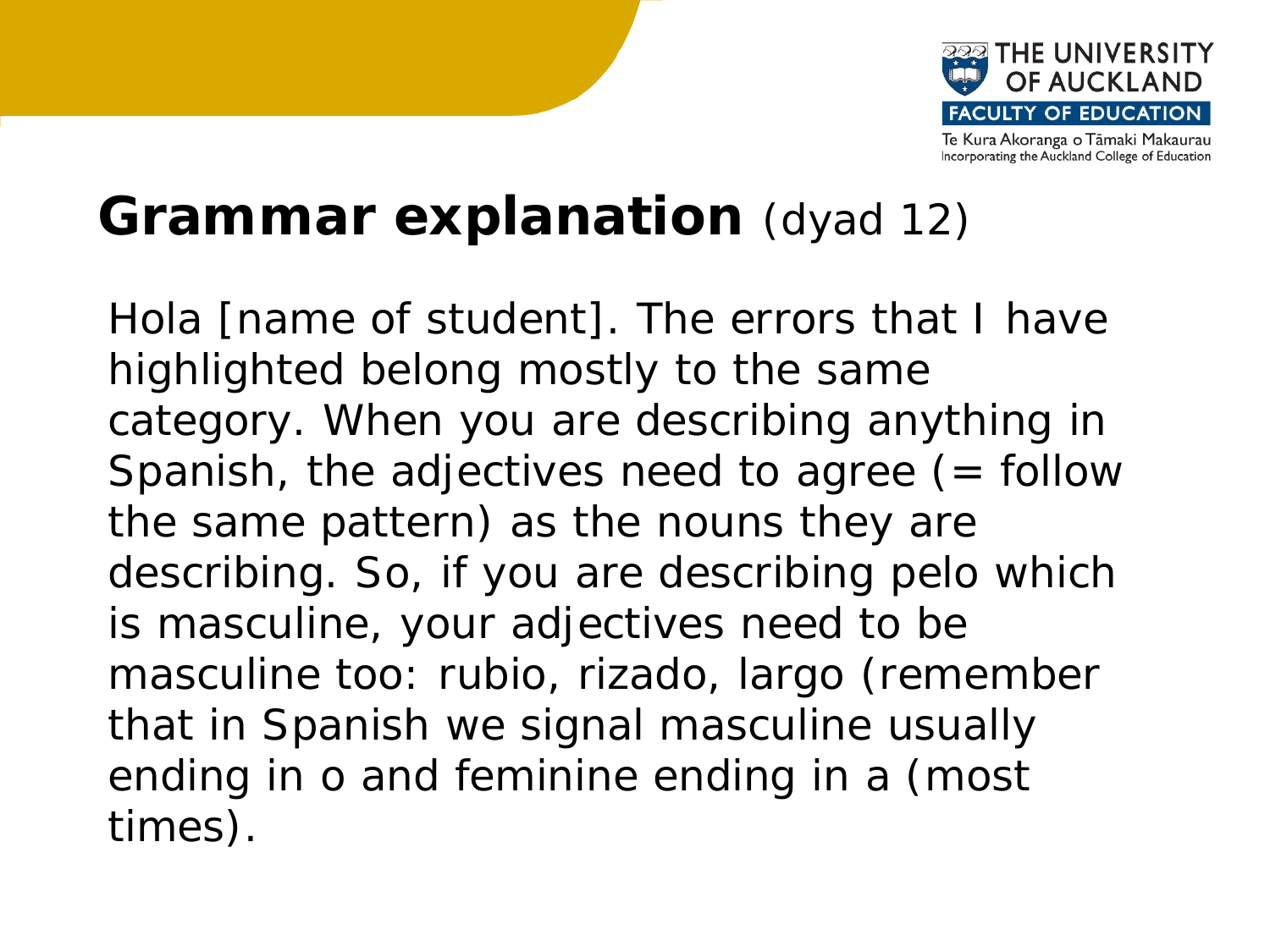

#### **Other corrections**

#### **Unnecessary explanantion** (dyad 10)

Mi numero de telefono es …

*Mi numero de telefono telefónico es ….* 

#### **Wrong explanation** (dyad 3)

Soy necolandesa (I am a New Zealander, should be spelled neocelandesa)

Soy necolandesa, necolandeza.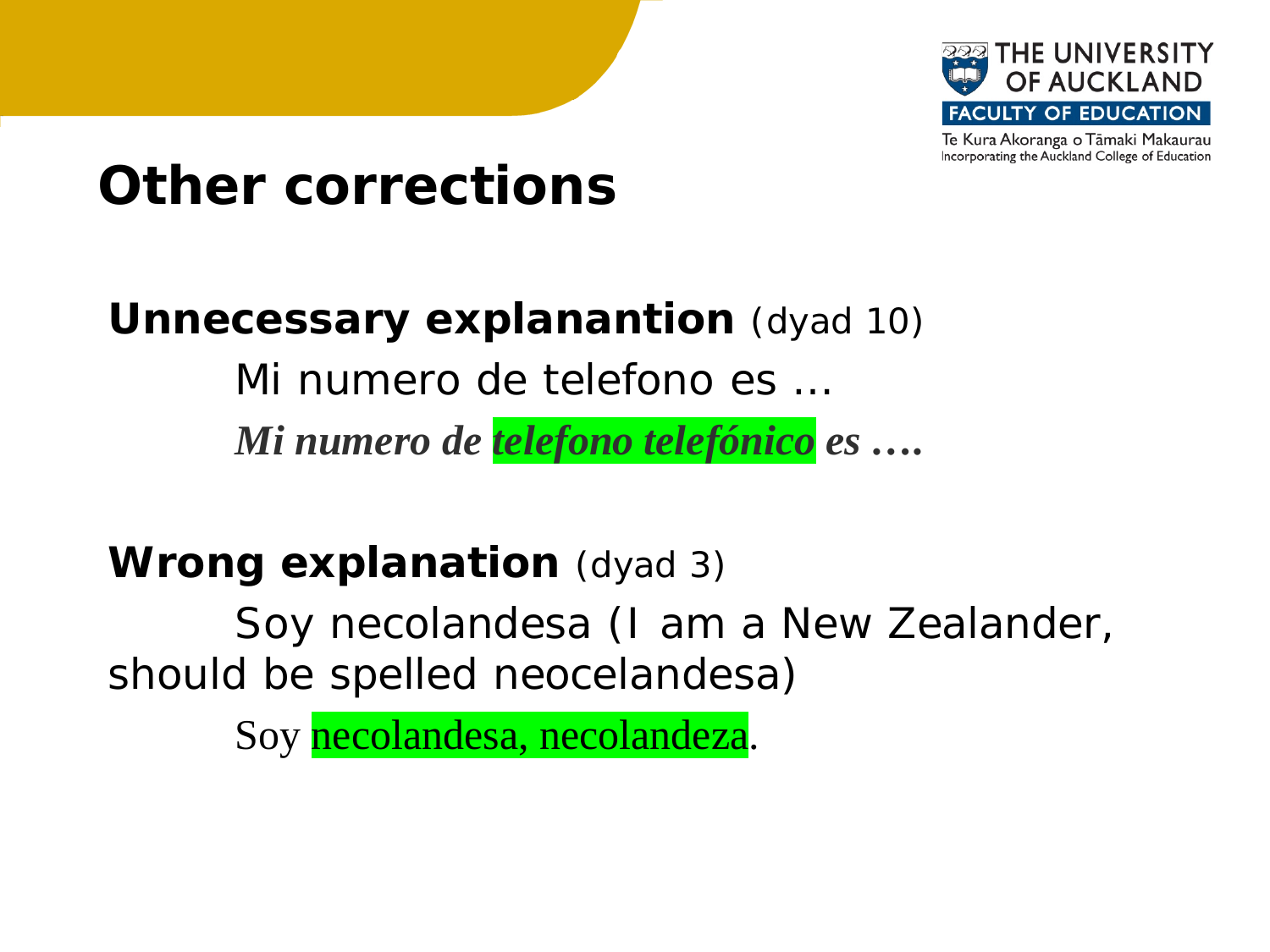

### **Other explanations**

- Improvement: (dyad 13)
- S1: *"Soy no baja y no alta",* roughly translated to "I am neither short nor tall"*.*
- S2: *"Soy mediana"* (I am of average height)*.*
- Praise: "good job"
- Process of writing: "I AM STILL WORKING ON THIS ENTRY"
- Social: Excellent! I like talking to you.
- Further interaction: *I'll keep in touch with you on the forum or facebook or skype if you have one. Feliz Navidad.*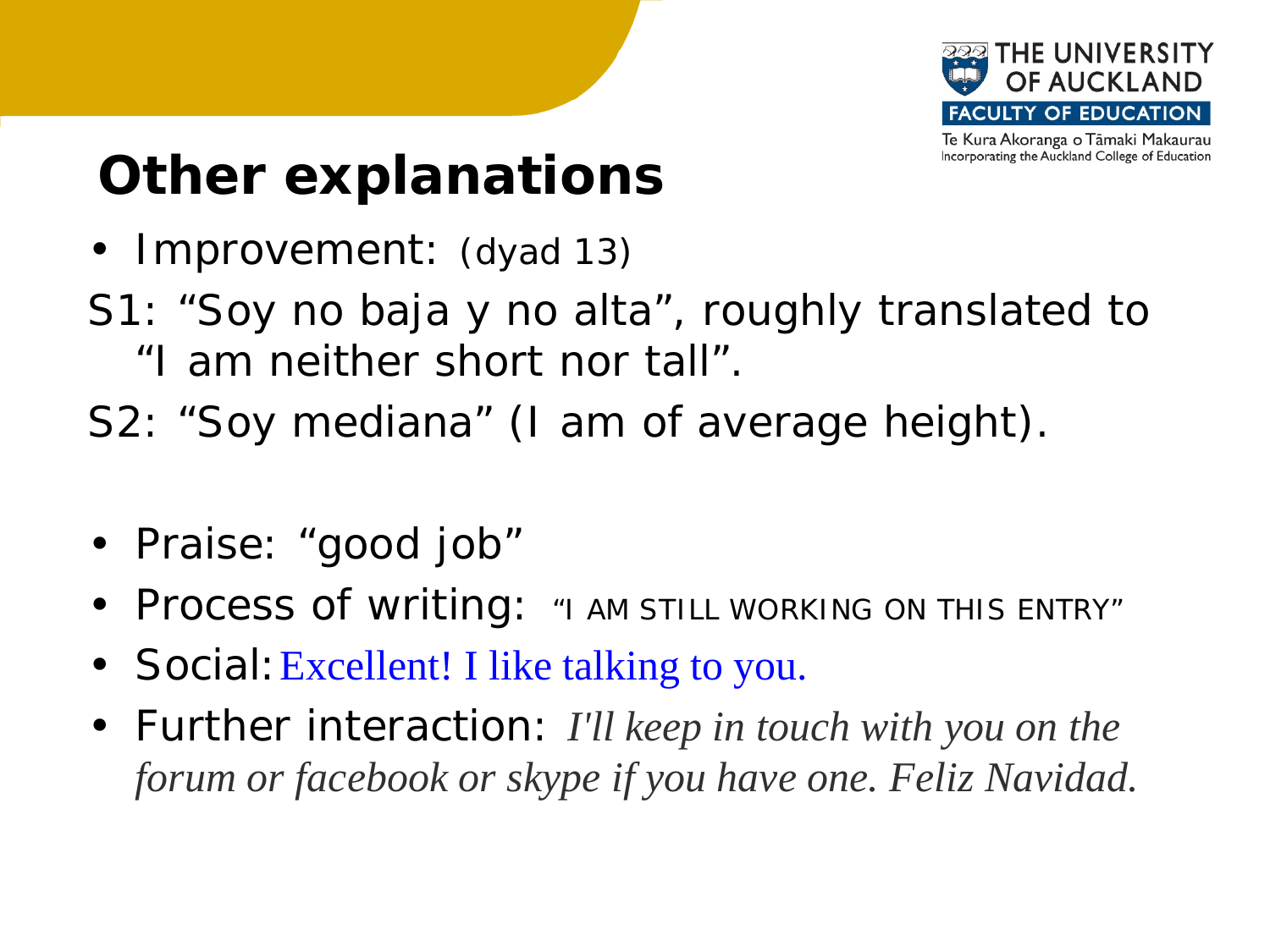

#### **End of the intervention** (dyad 16)

- Tienes un buen español te felicito tienes que mejorar los (me) pero tienes un buen español te mando muchos saludos (You have good Spanish, congratulations. You need to improve on the use of me, but you have good Spanish. Best regards).
- Lastima que esta sea la despedida parece que tenemos mucho en comun adios muchos saludos (It's a shame that this is our farewell. It seems that we have much in common. Good bye. Best regards).
- Te mando mi mail (I send you my e-mail).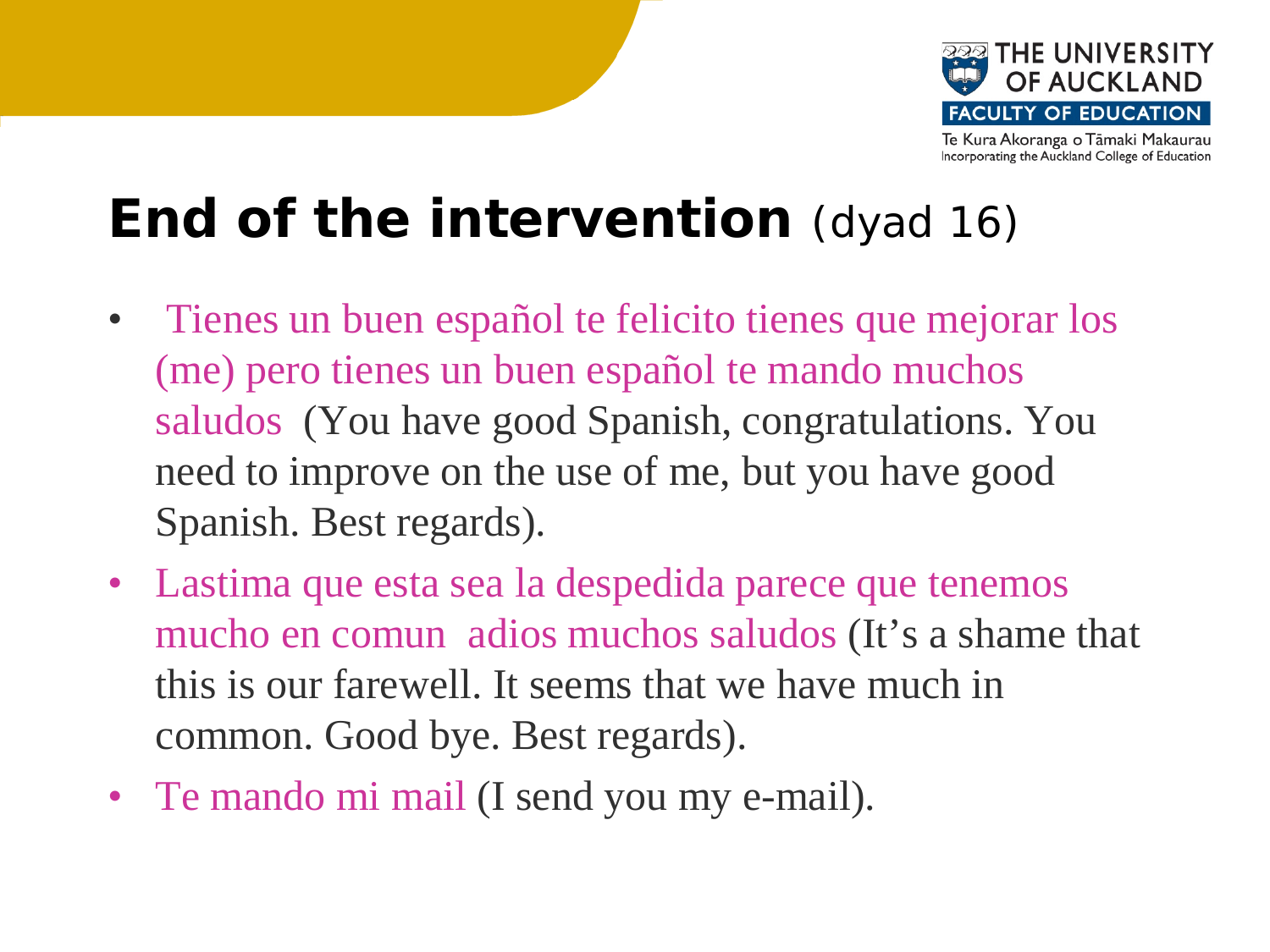

## **Learner uptake**

• Tutees accepted the corrections provided by the tutor.

• There were no new versions of any of the messages.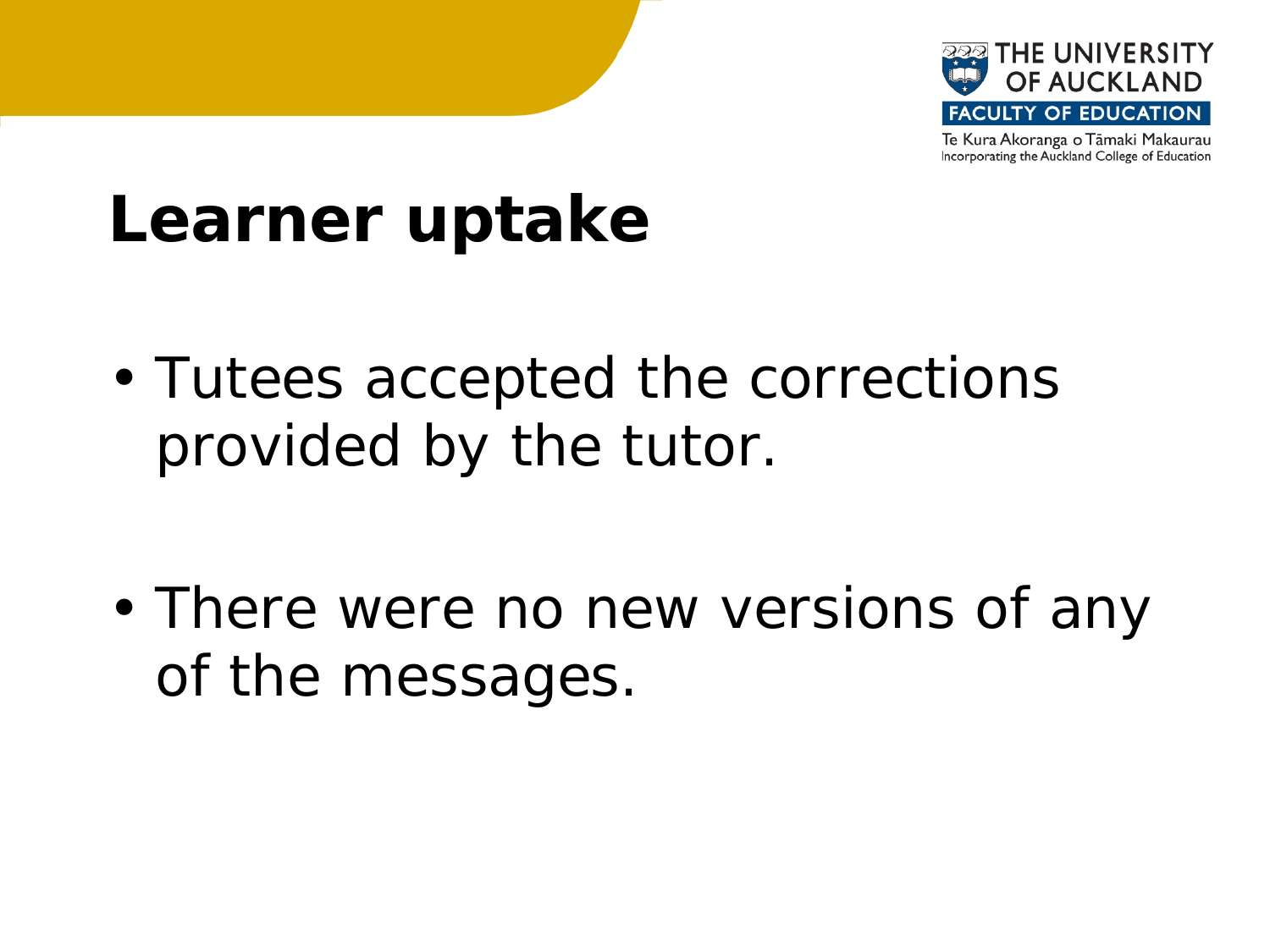

## **Key findings**

- Authentic interaction with a peer of their same age who was a native speaker of the TL.
- Exchanges constituted richer instances of authentic input and output.
- Engagement in cognitive co-construction through the peer pairing achieved
- Learner's autonomy and self-regulation
- Real audience to their writing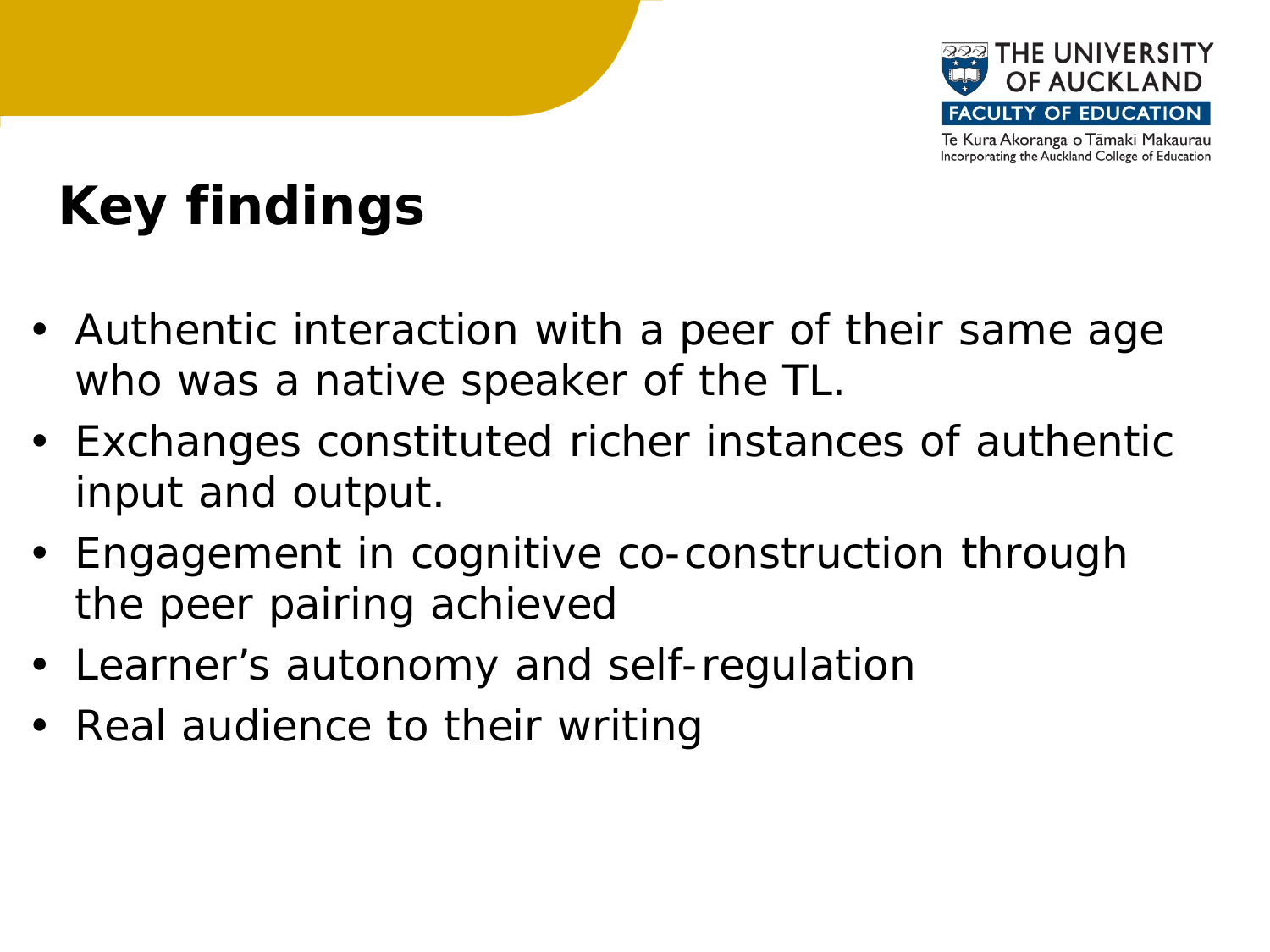

## **Lessons learned:**

- The task was too controlled.
- Time was needed to develop the relationship.
- Effectiveness at beginners' level.
- Involvement of the teachers.
- Training in providing feedback.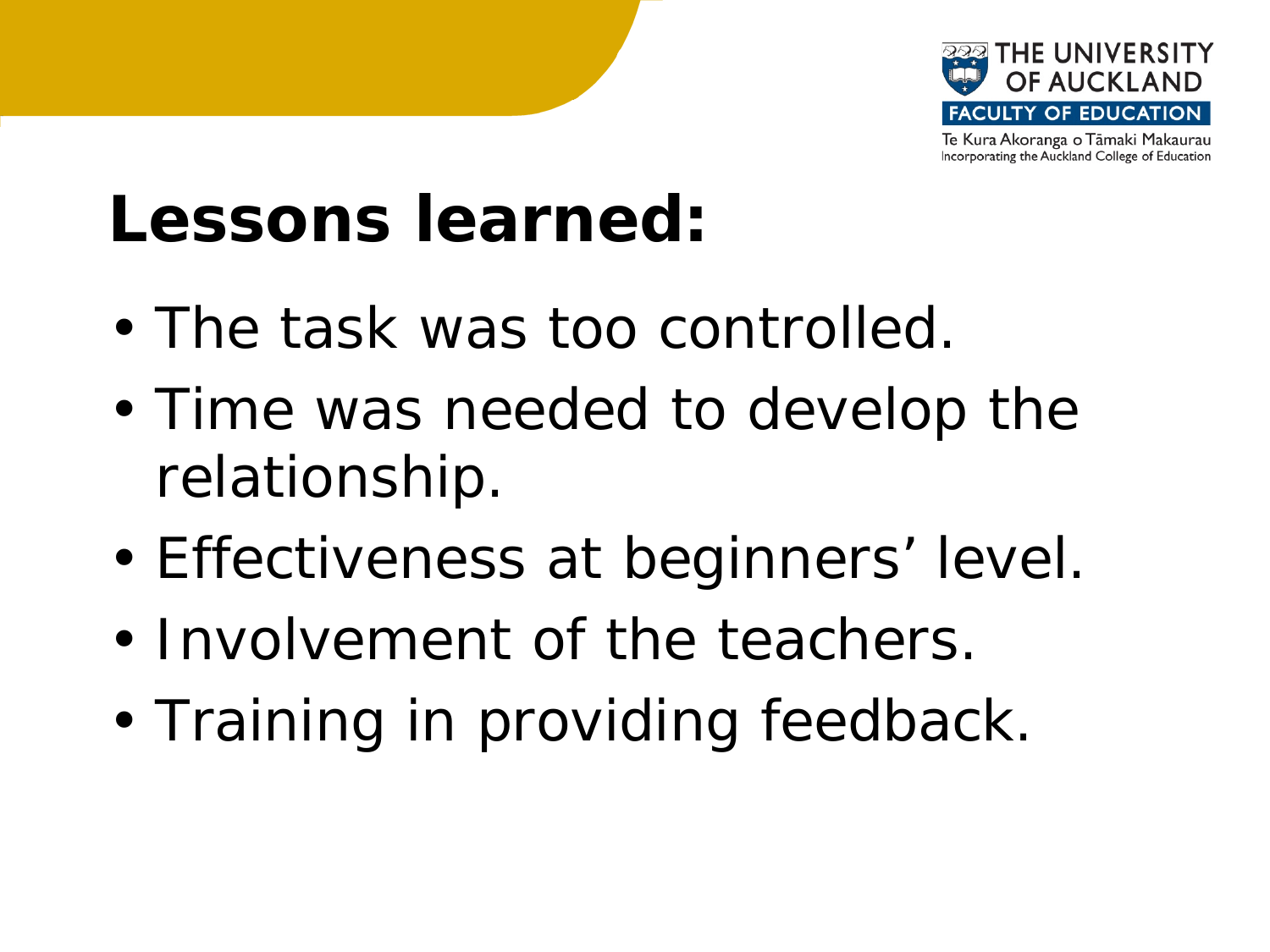

# **Conclusions**

• Participants were willing to contribute to peer correction and used different strategies and correction techniques to foster attention to linguistic form.

• CMC technologies have the potential to enhance the process of SLA and encourage the formation of communities of learning.